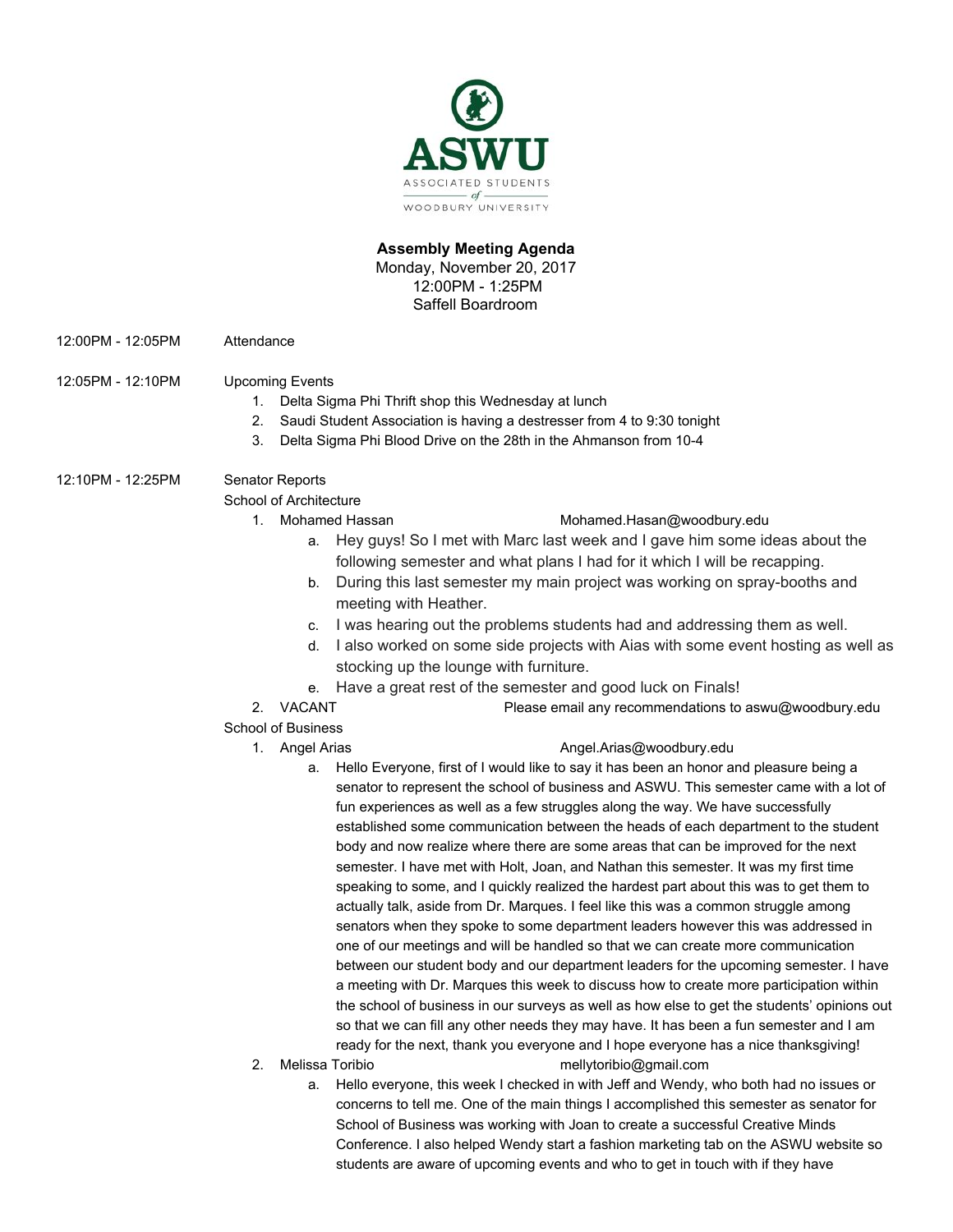questions. Next, I worked closely with Jeff to get more involvement in Accounting Society and come of with events that will benefit accounting students. Lastly, Angel and I created a survey for the business school so ASWU has a better understanding of what the students at Woodbury need and what we need to improve on. In the future, I hope to contuse bettering the School of Business and voicing students concerns.

- School of Media, Culture, and Design
	-

# 1. Niomie Glory **Niomie.Glory@woodbury.edu**

- a. Hello, for this semester I managed to talk to meet with my half of the departments that I'm in charge of and introduce myself. When I talked to them, most of them didn't have that much concerns or questions they wanted to talk about, but for those who did I managed to help brainstorm ways they could reach out to their students, get more involvement, ways to promote events, or even ways to help organize the different classrooms for each major. In the future I plan to continue with the project of classroom sizes and ways to reorganize it because this is a issue that won't just be fixed overnight. Hopefully in the semester to come there will be other ways or ideas that I can help with to better the Media, Culture, and Design department. Thank you.
- 

#### 2. Anna Harrington **Anna.HarringtonBilu@woodbury.edu**

- a. First off, I would like to say that my first semester as Senator for MCD has been a great experience and I truly love my position.
- b. In the past weeks I have continued to meet with the MCD Chairs. There is no significant reports from them, for they have all been content and happy with how the semester is going. However, despite this, I want to continue to schedule meetings with them to check in, follow up, and provide assistance for next semester. In fact, for next semester, I want to meet with the Chairs of MCD more frequently so that I can get to know them better and plan out/brainstorm ways to improve the school of MCD.
- c. I have also been talking with students around campus about the ASWU Survey for the school of MCD. One of the biggest concerns mentioned on the survey was the need to extend lab hours in the Design Building. This is in the workings. I still need to meet with Sue to touch based on how this is going and if we will be able to extend the hours.
- d. For next semester, I plan to speak with more individuals from MCD that I may not have gotten the chance to speak with this semester and involve myself more in ASWU tabling events.
- e. All in all, I am looking forward to next semester and am excited to move forward and continue to improve the school of MCD through my position as Senator. Thank you
- College of Liberal Arts

### 1. Akeima Young akeimayoung@hotmail.com

- a. Hey everyone, I hope that everyone's doing well, and had a great weekend. This is my first semester on campus at woodbury. So I'd first like to thank everyone who has welcomed me and helped get started in ASWU and at woodbury. This semester I was able to identify some of the issues that the cola department has,and we've identified some areas of improvement. The main one being that cola students aren't as connected to campus life and aren't as plugged in as we'd like. So through talking to my dean and some of the chairs, all semester we've been brainstorming ways to bring every body in the major together. We plan on having a more cola sponsored events and forums as well as more in major resources for students to utilize. I hope to see all of you guys next semester!
- 1. VACANT Please email any recommendations to aswu@woodbury.edu

12:25PM - 12:50PM Executive Board Reports

1. Alexandra Holguin, President alex.holguin@woodbury.edu

a. Student Life Fee Increase: The student life fee increase passed. This will begin being active in the fall of (2018/2019). The vote won by a little over 20 votes thus the \$100 initiative will be transferred to the listed organization at last assembly meeting.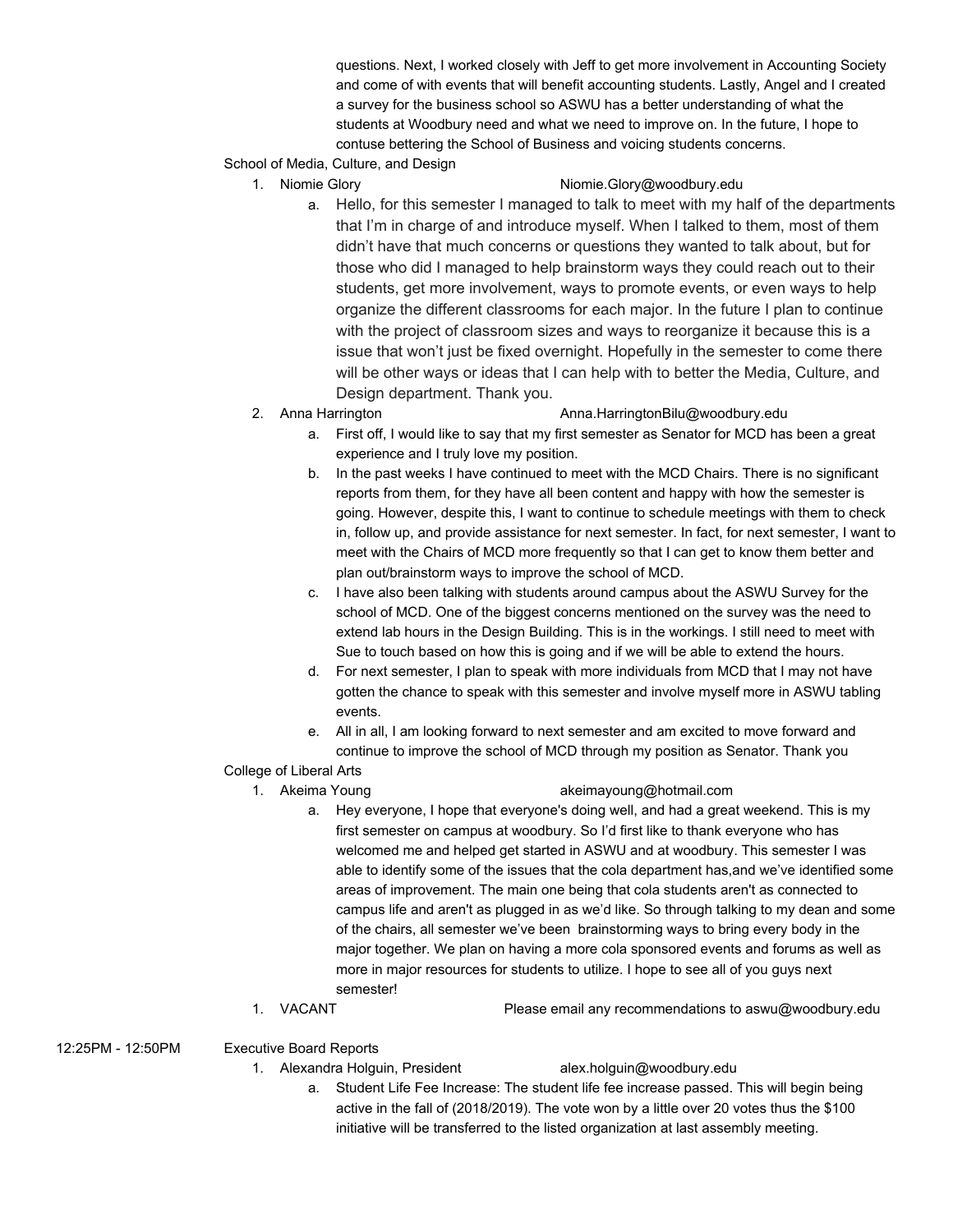- b. Meeting with the President: Our final meeting for the semester with President Steele was productive as we discussed several projects we are working on, the smoking zones issues we discussed, and a general debrief of the semester and where ASWU did well and areas we can improve as a group. I hope to work with John Lewis over break to improve and better implement our smoking policies on campus.
- c. Next Semester Assembly Meeting: At this moment next semester's assembly meeting time will be Thursdays from 6-7:30p. We will be asking for updated contact information. We are also going to be enforcing more heavily that one the representative is the president or treasurer of the organization and two that the representative is the same representative at every meeting. Please communicate this with your organizations. This semester we had a lot of issues generated from representatives not communicating with their respective organization.
- d. End of the semester debrief:
	- i. History: I've been apart of ASWU since my first year here at Woodbury and before I debrief how we've done this semester I really wanted to acknowledge that ASWU along with student organization have made a tremendous improvement that I hope students that have been here long enough to see have noticed.
	- ii. CAB & ASWU: Going off this history originally CAB was known as program board and wasn't even apart of ASWU. Later program board became apart of ASWU and even later developed the name recently to be known as CAB. Some of you may also know ASWU used to be ASG. To get back on track ASWU and CAB have operated as two separate identities but with the same goal in mind to serve the students but in two very different yet important ways of programing and governing. We've tried to bridge the gap more and more each year to be more cohesive and we will continue to work on and improve this.
	- iii. Assembly: In the past assembly did not have any guest speakers, last year was the first year we began this and this year we decided to modify it to be less guest speakers but more open forum topics. Can we please ask how did you like this?
	- iv. President & Other Faculty Relationship: ASWU has continued to strengthen our relationship with President Steele which earned us his large donation the beginning of this semester. We are also working with President Steele to possibly get scholarships for those serving on e-board to hopefully incentives more people to run and also allow for a larger budget without having to pay ASWU E-Board and possibly other members of ASWU.
	- v. Visibility & Feasibility: As a unit we've tried to increase our visibility on campus through means of marketing as well as through general contact with students to let them know we are here for them as their student government. We have room for improvement but I believe the banner by woodys has a been a big help for this since students see our face and if they see us around campus they know they can approach us with concerns.
	- vi. Legislation: We spent most of our summer combing through the legislation and making it one large document as well. We will continue to do this as we reached out to ASGA to give us line by line suggestions that we hope to vote in in the spring term.
	- vii. Senators: As president I oversee senators and I've encouraged much more collaboration between the two school senators to ensure each chair is being seen by at least one senator. Luckily architecture and COLA don't have as many chairs since we have only one senator for these two schools. Please let anyone know that may be interested to apply to be senator for the spring semester. We also hope to continue to improve the awareness of ASWU in faculty through our senators.
	- viii. Projects I've worked on:
		- 1. Volleyball Net: Approved for the upper quad hoping this will be done in time for the spring semester start.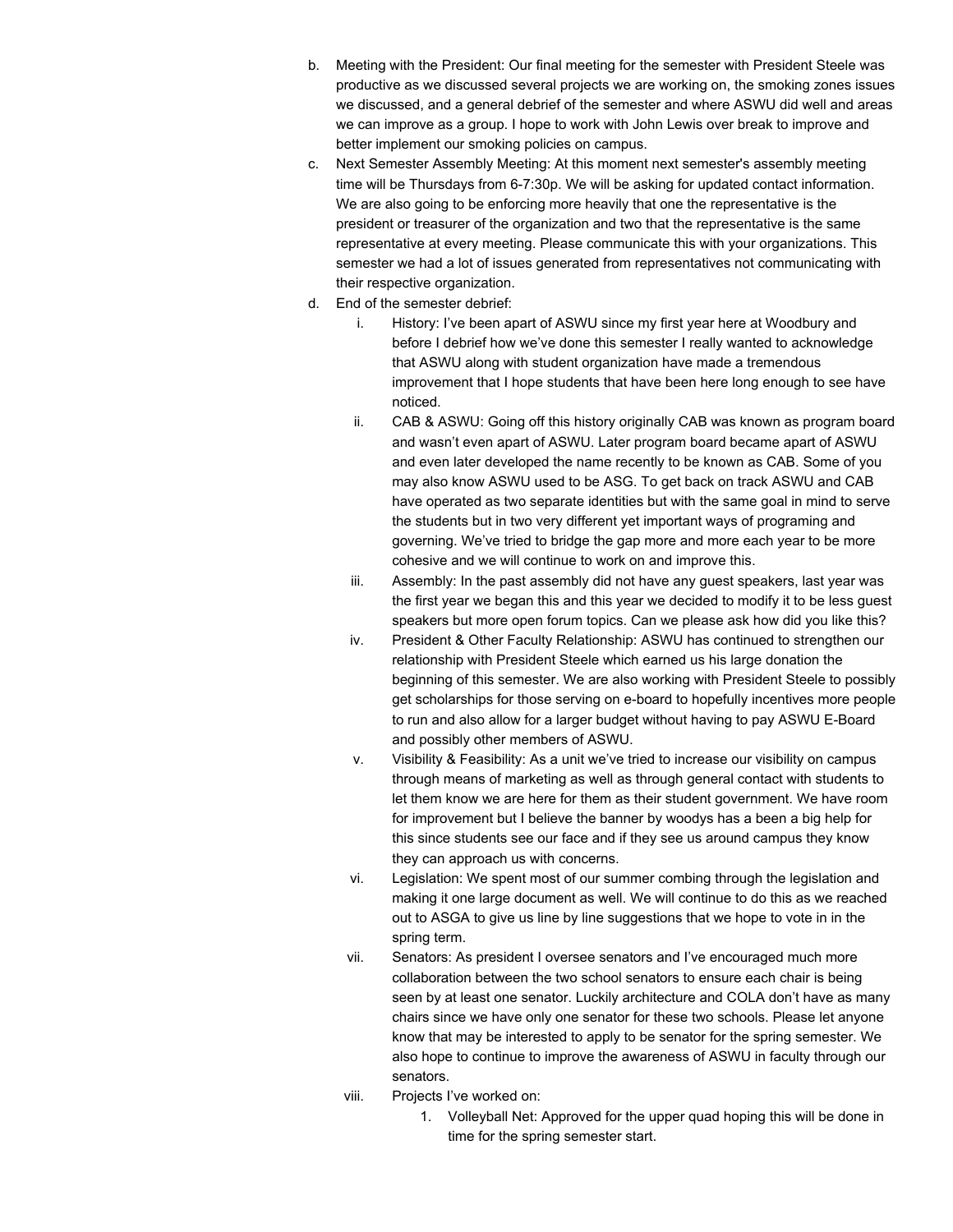- 2. Bust of Mr. Woodbury: I've been working with the VP of Advancement Erik Greeny to provide a Mr. Woodbury bust on campus for the purpose of school spirit I hope this project will come to fruition before graduation so that way the President can speak about our new bust at Spring 2018 graduation.
- 3. Bulletin Boards: We are in the process to hopefully begin production of the architecture bulletin board in the spring. We are having contractor issues thus why it has taken some time.
- 4. Coffee Vending Machine: Is up and working near woodys if this coffee machine continues to perform so well we may consider adding another machine in a different location.
- ix. Overall I hoped to accomplish better work flow within ASWU and a better perspective for ASWU within the student body.
- x. Next semester I hope to better prepare whomever decides to run for president whether that be one or multiple candidates to make sure the train doesn't stop moving and we continue to strive to be better and better each year for the students. I also plan to finish out the big projects I have been working on before I leave the university including the Woodbury bust and the next bulletin board to be placed in architecture.
- e. Presentations helped a lot
- f. Would like to address people with laptops
- 2. William Garcia, Executive VP [william.garcia@woodbury.edu](mailto:william.garcia@woodbury.edu)
	- a. Good after noon everyone.
	- b. I would like to start off by thanking our interns for their work that they did this summer.
		- i. Sungmin helped with looking into a couple things that have been set into motion, first we will be buying a mailbox for students to be able to drop off mail when Helen is not available. Sugmin also looked into furniture for the pool house so that students can use this area to its fullest potential.
		- ii. Denise helped with looking into prices for a bust of Mr. Woodbury to be displayed on campus. As well as create a finance presentation that was presented to you all here at an assembly meeting
		- iii. Adrian helped with planning of future events and fun activities to be brought to you for next semester
		- iv. Yash met with Autumn and learned more about CAB and planning events
		- v. Valeria and Veronia helped with fixing our swagon that has had a lot of technical difficulties. As well as look into more locations for hammocks on campus for everyone to have lounge spaces.
		- vi. ALL of the interns helped to plan our South Hall Gardening day, and also participated in planting the flowers, as well as watering the garden throughout the week, keeping the plants alive
	- c. The intern program has changed in that I tried my best to focus on the interns learning about the position they are interning for. To do this, I assigned one on one meetings with their respective E board member, I asked for tasks from the E board to give to the interns that would help them learn more about their position and assigned those tasks accordingly. I also assigned tasks as I saw fit as learning exercises for their position. Over all, I wanted this program to prepare the interns in case they do run for an E board position next semester.
	- d. Also, over this semester I have done my best to take accurate minutes in each assembly meeting so that they are accessible for you all on the ASWU website. As well as taking minutes at our E board meetings and intern meetings to make sure everything discussed is properly recorded and organized. Along with those minutes, I have taken minutes at each of our monthly meetings with President Steele so that we can update the student body with items that he has been working on and information that may have been needed to be relayed to the students of Woodbury University.
	- e. For next semester I plan to bring bigger projects to campus that will benefit both resident and commuter students.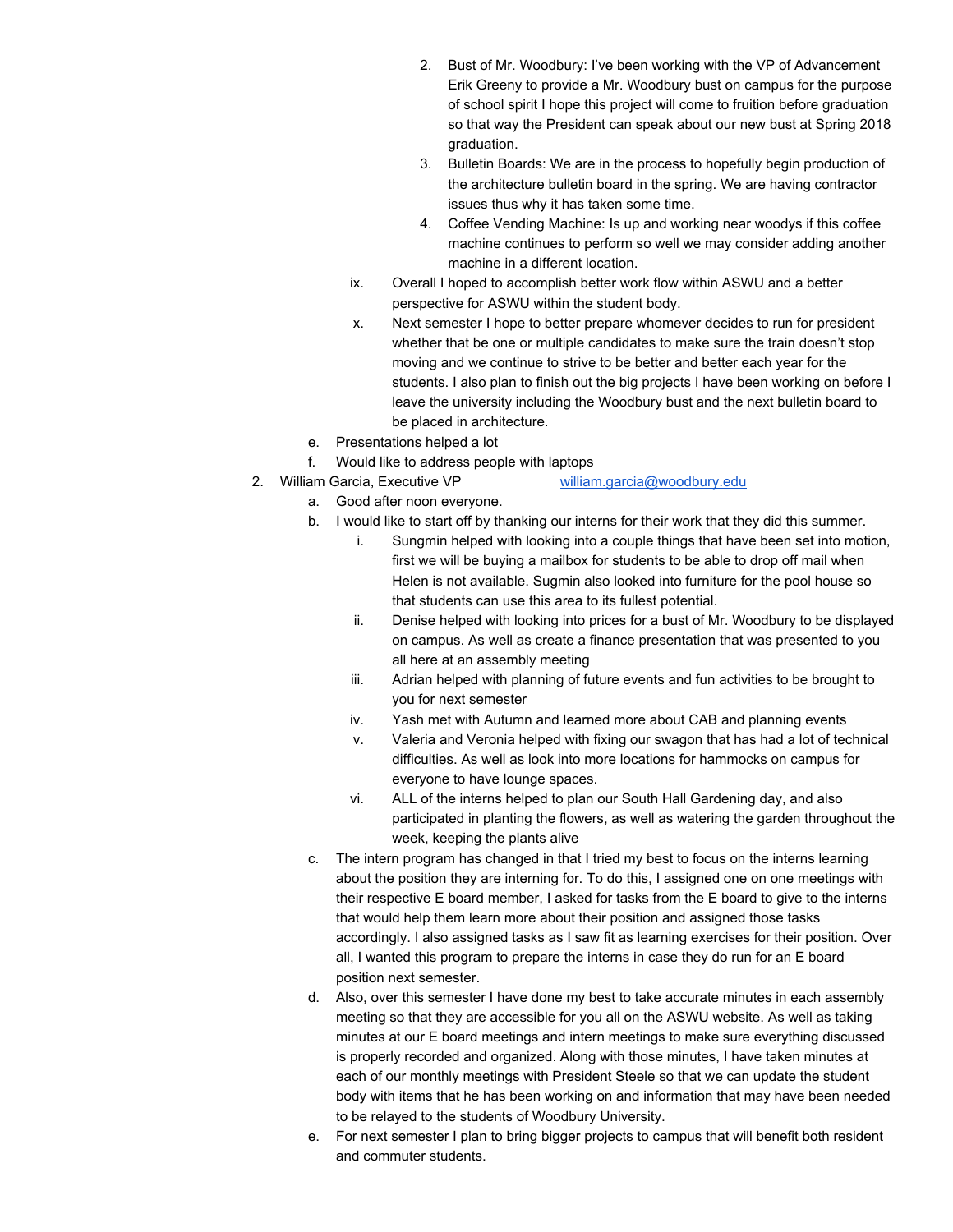3. Bennet Cariaga, VP of Finance bennet.cariaga@woodbury.edu

- a. Hi Everyone! We are in the final stretch of classes leading up to studio and lecture finals. With that being said, I want to remind you all again to take care of yourselves. While you are working on projects for hours on end, you may feel like you are wasting time by staying awake due to being unfocused or tired. By breaking up the monotonous task through naps or longer breaks, you will feel more focused and productive.
- b. This past semester, I have been mainly working to make the OAC process easier to understand and complete. This includes the application and reconciliation process. Other projects that I have worked on include:
	- i. Presentations on Cash Advance Requests, Check Requests, and Business Office Reconciliation. Another presentation covered on how to do an OAC Reconciliation.
	- ii. I worked on a visual breakdown of the ASWU Student Life Fee for this semester. This showed what the fees cover and how much it covers. It also gives a detailed item explanation at the bottom of the breakdown.
	- iii. As said in last week's meeting, the Woody's Lounge Furniture has been given initial approval! We have already started the PO process and are awaiting further approvals. To recap this project:
		- 1. ASWU would like to provide lounge furniture near the display cases in the Woody's Dining Room. This space is a 24 hour study space, but there are no comfortable furniture suitable for studying. The furniture is from KI, which would match the existing KI furniture in the space.
		- 2. Features include a power and USB outlet on each sofa, and sled bases, for easier movement. There would be 3 sofa pieces on each side of the displays, for a total of 6 pieces.
	- iv. Recently, Denise and I held a basic finance presentation for organizations. We hope it will be beneficial for orgs planning for the next semester.
		- 1. You can find more information on all presentations on the ASWU website. Also all minutes of previous Assembly Meetings are on the ASWU website.
	- v. OAC Events have been great this semester! I want to say to all orgs that I am proud of all of you for your hard work that you put into this campus. Without these events, campus life would be drastically different. It is tough trying to balance your workload, and I applaud for the time and effort put in. Thank you!
- c. For the next semester, I plan to continue in making improvements to the overall OAC process. This will include voting, feedback from me, and many more. I hope to see more feedback and comments from other orgs as well, especially in how we can help each other out.
	- i. Mark your calendars: The Spring OAC Meeting will occur sometime during the first weekend of February 2018. I will announce workshop days and deadlines in the near future.
- d. To bring it back to the present, the following orgs have OAC reconciliations due this week:
	- i. Phi Sigma Sigma & Sigma Omega Nu Sigma Pie Mixer Wednesday, 11/22
	- ii. CEO Headshots Wednesday, 11/22
	- iii. For the remainder of the semester, I will be reminding orgs regarding OAC reconciliations through GroupMe.
- e. Thank you for all that you do, and if you have any further questions, comments, or concerns relating to finance or OAC, please let me know.
- f.
- 4. Marta Huo, VP of Student Orgs marta.huo@woodbury.edu
	- a. Hello everyone happy early thanksgiving. Hope everyone is doing well and not too stressed out. Thank you to everyone for voting and making the increase of student life fee happen.
	- b. For next semester, Welcome Week is from January 16-19, if you want to participate please email Michelle what you want to do. If anyone needs any idea on tabling activi please reach out to me. So on the 17th there is the annual welcome lunch so NO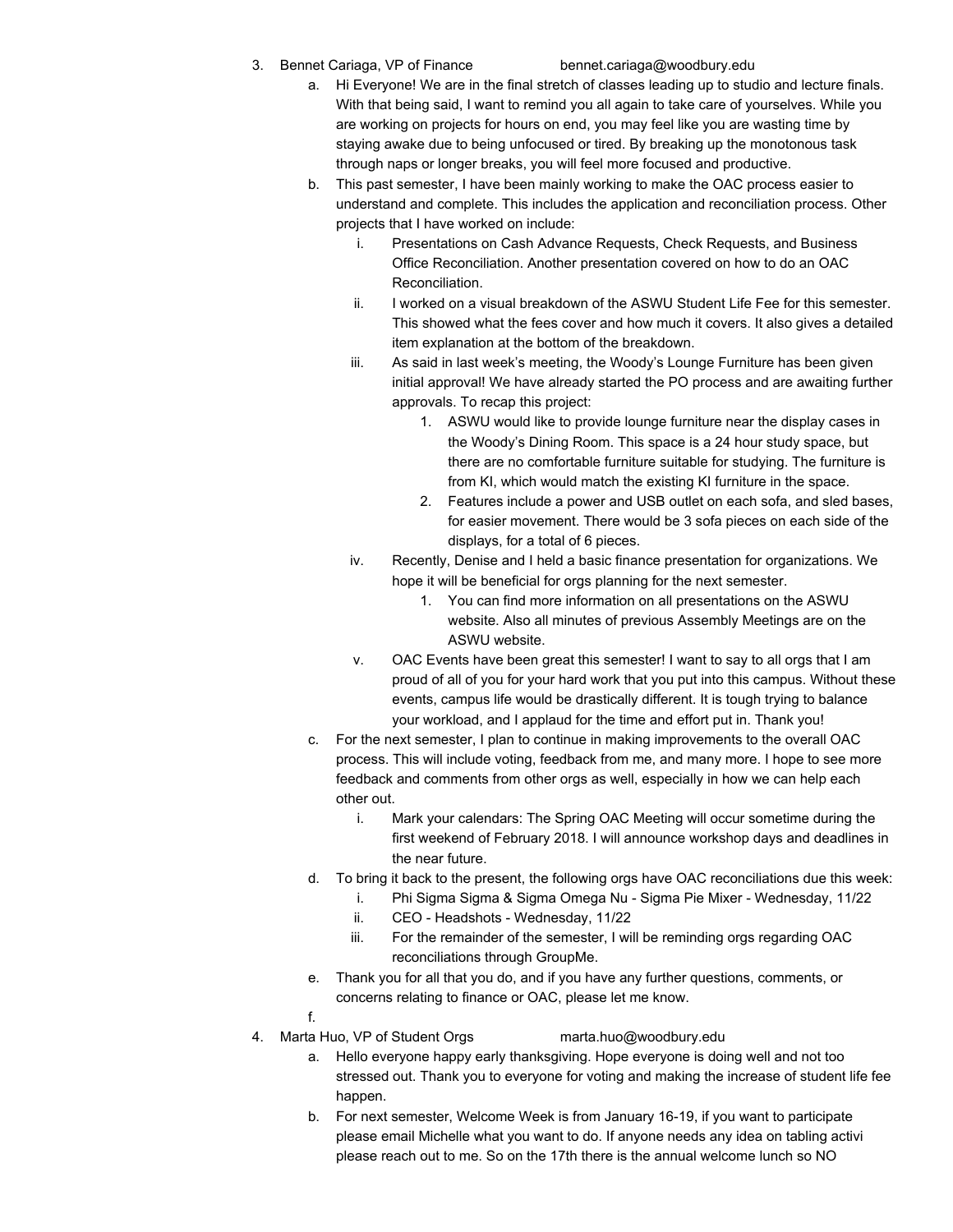TABLING is allowed. However on the 16, 18, 19th, you CAN TABLE from 12-1pm at the main quad. The theme for welcome week is color your world.

- c. Please please reach out to me for tabling ideas if you do not have one. Tabling in the beginning of the semester is very important for recruiting and retaining your members.
- d. Since finals are coming up, SB 209 & 210 will be open as study room from 10pm-6am. Also Woodys is 24/7 study room. There will also be coffee available in the Whitten seminar room from 7pm-6am.
- e. To recap what happened this semester, we have 5 new orgs. BSA, Moria Literary Magazine, Behind the Seams, Veterans Sports, and Saudi Student Association. I am currently working with Michelle to bring back Circle K and in the process of creating a quidditch, film, and a gardening club. I am also trying to bring more sports related organizations on to campus, if anyone would like to participate please let me know.
- f. Spirit week had a bigger turnout this year however we will be addressing and fixing the issues with commuters not being able to participate in overnight activity along with the other feedbacks we have received. We will be planning out details for the next spirit week over winter retreat, if anyone has any ideas for activities or suggestions please let me know. My email is on the agenda.
- g. Also I have created a student bill of rights the beginning of this semester. If you have not seen this, it is on the ASWU website under documents. The purpose of the Student Bill of Rights is to inform students of their rights and responsibilities with regard to the standards of conduct for the Woodbury University community.We will be voicing the bill of rights and enforcing it next semester. Please look over it when you get the chance before next semester..
- h. Thank you to all the organizations for hosting and collabing on so many fun events this semester. I have learned a lot from everyone and will be applying all the knowledge to next semester. Let's keep it up and I'm looking forward to a even better semester.
- i.
- 5. Adam Ramirez, VP of Marketing adam.ramirez@woodbury.edu

- i. With regards to social media, I tried my best to update our social media with a lot more promotion of organization events, specifically OAC events, and I hope it somehow catered to student outcomes at said events.
- b. Another main addition to ASWU in marketing this year was Woody the owl, our mascot. To some, it may have seemed a bit odd to have a mascot despite not having any sports but I believe the addition of Woody will open doors for opportunity to such things. Ultimately, the goal is to have more school spirit and student participation, and we want this to begin with Woody.
- c. Also, we added bathroom flyers, which were in a way a summary of a newsletter, to inform students of who we are, what projects we have worked on, what we are working on, and what things they can look forward to.
- d. Next semester I will update our website with even more information to cater to all students and organizations that visit our site. I also want to promote more organization events on all social media platforms, that way social media posts reach a wider range of students for bigger turnouts at events. Ultimately, I want ASWU to be more known, because I feel like people (students, staff, and faculty) don't know who or what ASWU is, unless they are a part of an organization, so I plan to market ASWU better next semester. Thank you for having me this semester as your Vice President of Marketing!
- e. If you have any suggestions, tips, or feedback on how you think I can improve in my position, please email me, I am always accepting of feedback because I serve you all in this position and I want to be the best I can for you.
- f.
- 6. Autumn Davis, VP of Student Life [autumn.davis@woodbury.edu](mailto:autumn.davis@woodbury.edu)
	- a. Hi Everyone, and a happy early thanksgiving! I currently am in my hometown with my family for the holiday for the first time in 4 years, so I hope you all understand my absence. I also hope you're ready for the break! Finals are starting so please remember to stay on top of your health!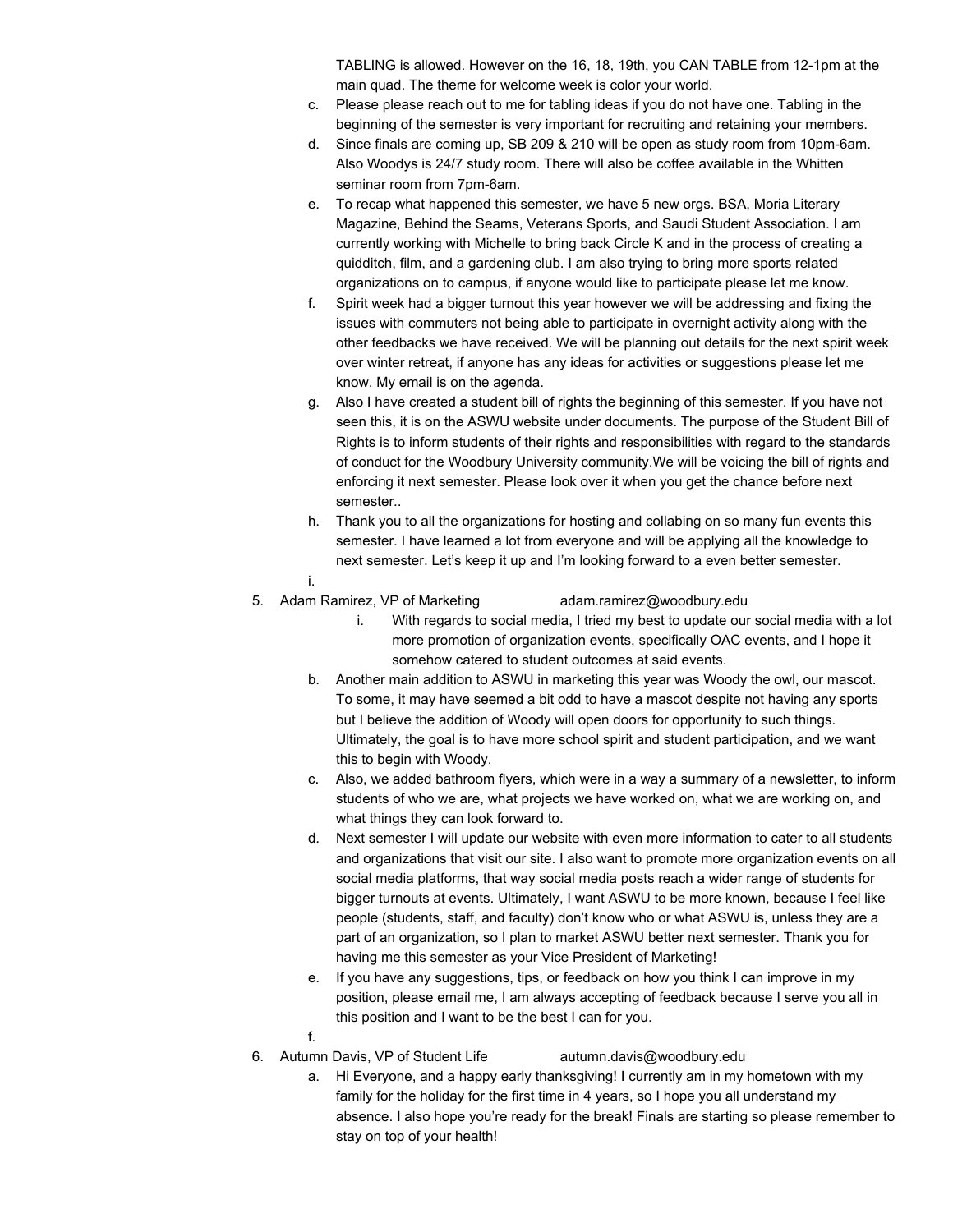- b. Before I get into my recap of the semester, I want to mention that CAB's final event of the semester, late night Breakfast is November 29th from 10pm-midnight in Woody's dining room! Be sure to get your sweet fix and late night finals fuel at our open cereal bar!
- c. I want to start my recap of this semester by thanking everyone for coming to Winter Fest last week! I hope you all had fun with the orgs and CAB- all organizations thank you so much for participating! It always makes me happy to see collabs like this happen. So I'd like to ask for feedback at this time- Cabbies present, please take notes for me! :)
- d. Between studying, being on Eboard, Managing SIPS with Will, and Chairing CAB- I've been through it all, but, I definitely got a lot done. Thank you so much SIPS for working on as many projects as you are, and will continue to, we have a lot in motion and we wouldn't be able to without your help and input!
- e. I have also been successfully trying to make ASWU and CAB much more cohesive as a total unit. Even though we're almost 2 different bodies, we operate with the same heart for the students in mind. And we'll continue to keep working on that goal.
- f. My CAB team and I have done a lot this semester, from CAB and get its on the quad, to Atmosphere, and all the other events in between. We were even lucky enough to travel to a regional conference to share and get new ideas! We may even be nominated for a few awards at the NACA national conference- which is very exciting! I hope that I have been doing a great job in my position and providing fun events for you, as event planning and having fun are 2 things Iam very passionate about. As always, if you all have ideas for things you want to see at cab and get its, or feel as though there is some type of program woodbury could benefit from, PLEASE, please, please reach out to me, or a CAB member! I will be spending my break working hard to create more unique and more inclusive events for every type of student at WU.
- g. This semester, CAB has done a lot. I would like to take this time to thank not only my eboard team for helping out, but all my Cabbies. I am so happy that I get to work with you all and thankful for you letting me lead you this year! I couldn't have asked for a better team. I can't wait to see what we do next semester!
- h.
- i. Winterfest
	- i. Better lighting, possibly string lights
	- ii. The event was way better than last years, in terms of its presence. Looked better from afar, felt better being there
		- 1. To push it further, have tabling around a seating area instead of in a row,. Less of a grab and go, more of a speaking environment. Would make it easier to hang out there because with the rows it really packed
	- iii. Happened during class, movie was distracting for classes during that time

# Response

- i. Will be taking into consideration night classes
- ii. Tables and seating
	- 1. Was meant to walk through tables and free stuff and then make your way towards the movie
	- 2. Tabling
		- a. You can request additional tabling and seating
		- b. Spread out from other organizations so that students don't get confused on which organization is doing what
- k. Thank you to all student organizations for collaboration
- 12:50PM 12:55PM Advisor Report

- 1. Mauro Diaz mauro.diaz@woodbury.edu
	- a. Repeat- reminder to drink water, eat, try to get some rest
	- b. Ambulance has been on campus due to students being malnourished
	- c. Stress buster events will be happening the week after thanksgiving, take advantage of that
	- d. Coffee stations in whitten and miller, and Woodys is open 24 hours
	- e. Do not drive while tired, rest before you get on the road
	- f. Thank you all for your service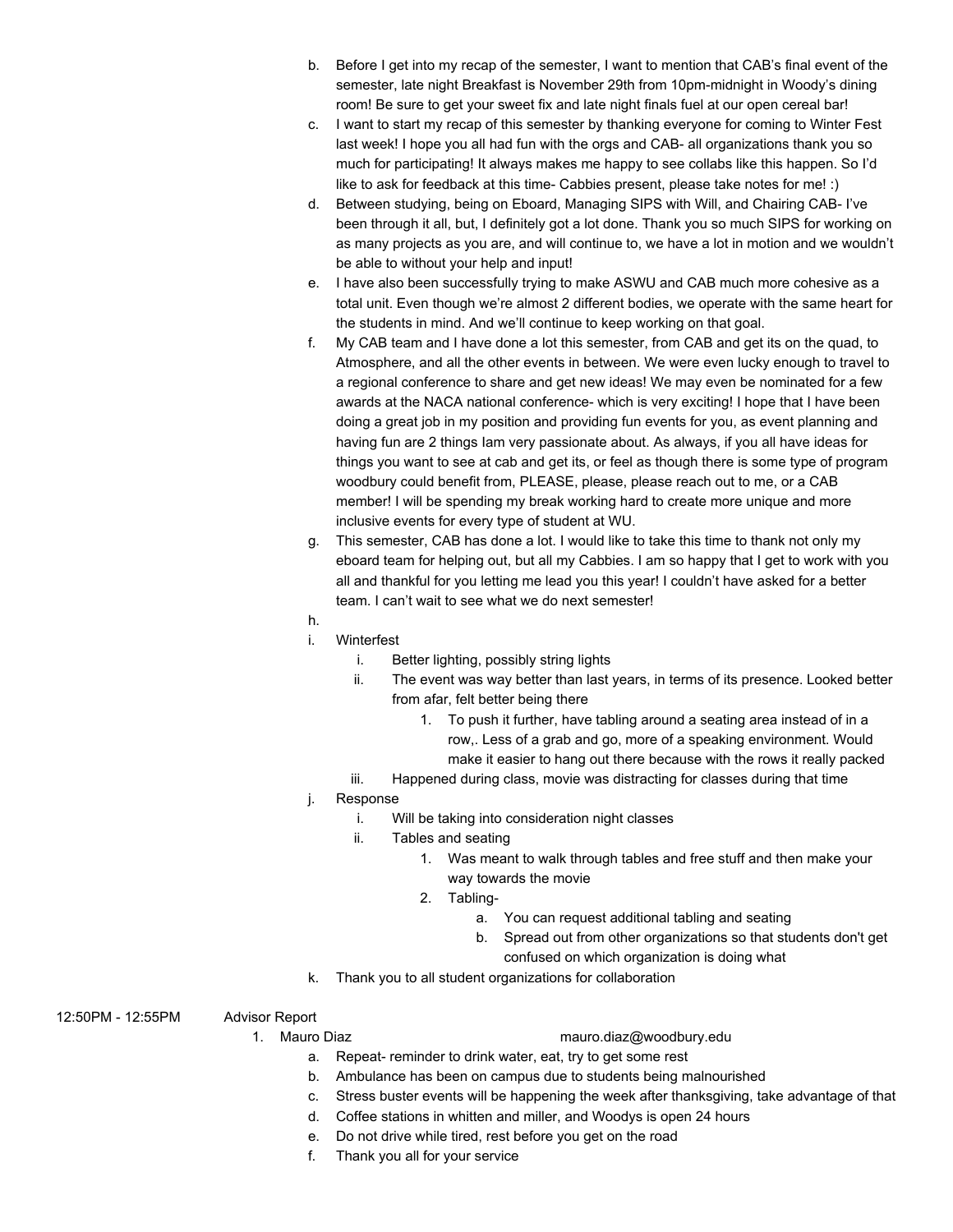- - 1. How would you like ASWU to improve your student life experience?
		- a. Senators
			- i. New senators trying to communicate with the deans. Brings us back to square one when the next term starts when they are recycled.
			- ii. Busy schedules for chairs- scheduling is near impossible. Give senators leeway this semester because things are in a transition period. Next semester should be stronger
			- iii. ALL deans and chairs will be emailed in regards to introducing senators.
			- iv. ASWU will sit in on faculty town hall meeting to introduce ourselves
			- b. Suggestion: For senator meetings with deans and chairs, have ASWU President and Mauro introduce senator to their deans and chairs in person before the school year begins.
			- c. Suggestion: Voting for budget
				- i. Presenting this budget breakdown
				- ii. We are thinking of ways to be more transparent in our budget
				- iii. Could help attract more students if they know where the money is being used for
	- 2. How would you like ASWU Assembly meetings to be improved?
		- a. Rep Prep Meeting
			- i. Grab your nameplates
			- ii. Don't be on your phones
			- iii. Grab your agendas
			- iv. Let them know what to expect
	- 3. Miles O'connor, 2nd year film major
		- a. Seven misplaced students due to events block
		- b. Attempt to fix schedule change
		- c. Many work, many intern
		- d. Decisions made a month ago were not promoted to faculty
		- e. Students are suffering from their mistake
		- f. Response felt like "tough luck"
		- g. Asking for exception made for these students
		- h. Feel blindsided, formally asking for exception for class
		- i. Encouraged by professor teaching the film studio to come to the ASWU Assembly Meeting
		- j. Film department studios are small, they need small groups working together. If all classes are pushed to Monday, it would affect the quality of the class
		- k. Was not communicated to students affected until they already had their classes scheduled
		- l. Required classes need to be cancelled to take studio. Pushes classes to the summer
		- m. Asking that ASWU bring this up the chain to get more attention to this issue
		- n. Mauros response (ASWU Advisor)
			- i. Mauro responded to most emails
			- ii. He has CCd the highest personnel you can get
				- 1. President Steele, Randy, their dean and department chair were also C<sub>C</sub>d
			- iii. They are aware, Mauro will reach out again to the necessary people in hopes that they can take action
			- iv. Instructors do know, (Mauro has been a chair) there is a 10 minimum student requirement for courses. This is a factor that plays into this issue
		- o. Alex's Response (ASWU President)
			- i. When you get a chance to vote, please vote. Especially because it can affect you. Check your emails. Practice the right you have to voice your concerns as this events block was voted on by the students.
			- ii. We only had about 150 students out of 953 (15%) student vote on the student life fee increase. This is higher than normal however still a very small turnout on voting.